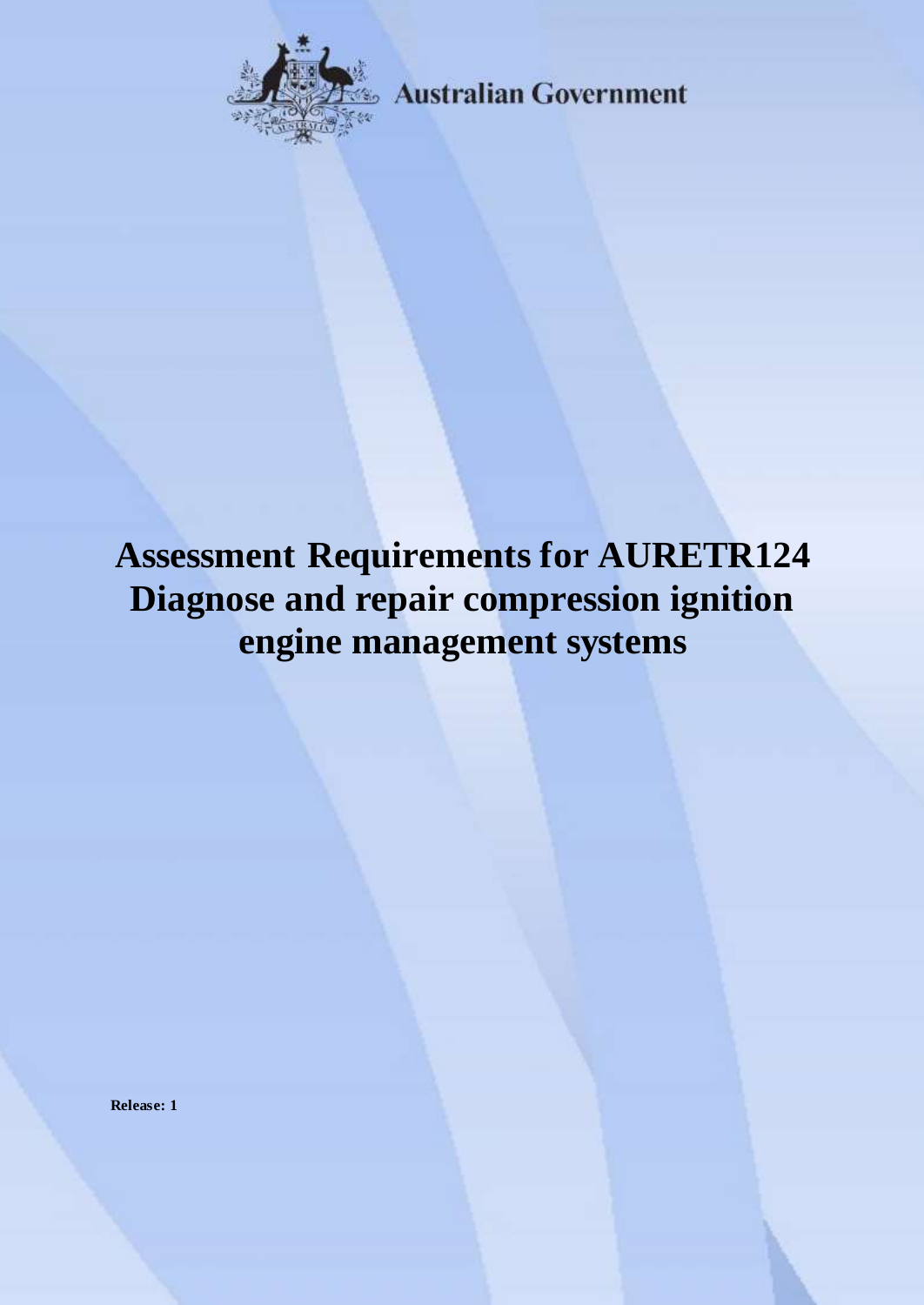## **Assessment Requirements for AURETR124 Diagnose and repair compression ignition engine management systems**

#### **Modification History**

| Release   | <b>Comments</b>                                                                                            |
|-----------|------------------------------------------------------------------------------------------------------------|
| Release 1 | This version first released with AUR Automotive Retail, Service<br>and Repair Training Package Version 6.0 |

## **Performance Evidence**

The candidate must demonstrate the ability to complete the tasks outlined in the elements, performance criteria and foundation skills of this unit, including evidence of the ability to:

- diagnose and repair a fault in the compression ignition engine management systems of three different vehicles or machinery, including:
	- faults in two of the following:
		- engine position sensor
		- throttle position sensor
		- engine coolant temperature sensor
		- engine mass airflow (MAF) sensor
		- inlet air temperature (IAT) sensor
	- faults in one of the following:
		- fuel injector
		- engine fuel pressure sensor
		- boost pressure sensor
		- low pressure fuel delivery pump
		- high pressure fuel rail pump
		- electronic control unit (ECU)
- carry out a diagnostic test in the course of the above for at least one of the following faults:
	- low or high pressure in the fuel system
	- damaged sensors, connectors or wiring
	- leaking or restricted injectors.

## **Knowledge Evidence**

The candidate must be able to demonstrate knowledge to complete the tasks outlined in the elements, performance criteria and foundation skills of this unit, including knowledge of: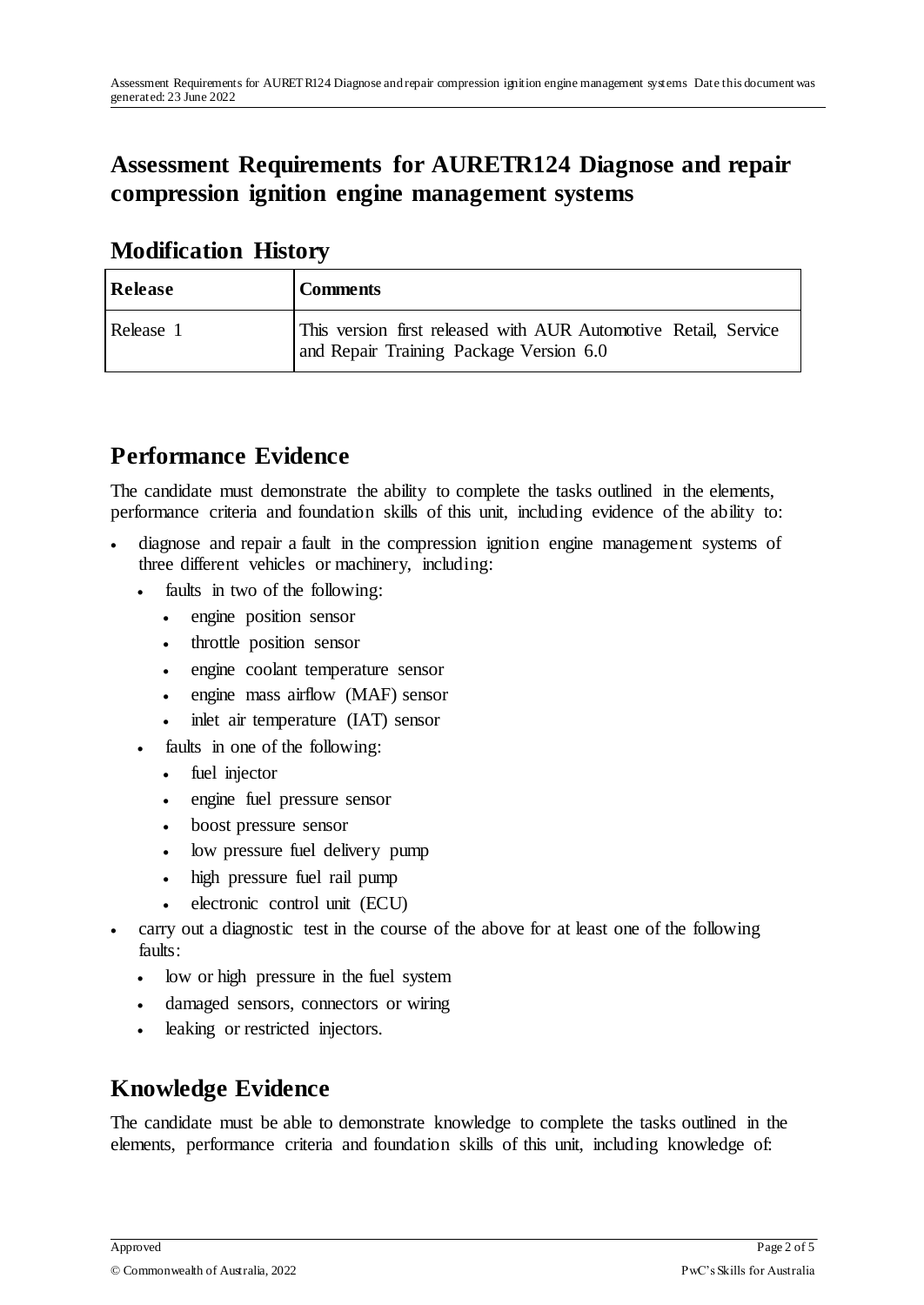- methods to locate and interpret information required to diagnose and repair compression ignition engine management systems, including:
	- information provided by customers and supervisors
	- manufacturer specifications and procedures or equivalent documentation
- workplace procedures required to diagnose and repair compression ignition engine management systems, including:
	- establishing serviceability of tools and equipment
	- documentation procedures
	- housekeeping procedures, including:
		- examination of tools and equipment
		- use of specialised tools and equipment, including multimeters, scan tools and oscilloscope
		- storage of equipment
		- identification, tagging and isolation of faulty equipment
		- disposal of excess materials
		- recycling procedures
- workplace health and safety (WHS) requirements relating to diagnosing and repairing compression ignition engine management systems, including procedures for identifying hazards and controlling risks associated with:
	- working with high pressure diesel fuel systems
	- wearing jewellery while working around high current wiring systems
- environmental requirements relating to diagnosing and repairing compression ignition engine management systems
- key features of compression ignition engine management systems and components, including common rail fuel systems and unit injection systems:
	- low pressure stage
	- high pressure stage, including:
		- high pressure injection pump
		- injectors
		- high pressure fuel line
	- compression ignition engine management systems, including:
		- sensors
		- actuators
		- wiring harness
		- electronic control module (ECM)
		- associated vehicle systems
- diagnostic testing procedures for compression ignition engine management systems, including:
	- diagnostic flow charts
	- fuel system testing, including:
		- low pressure fuel system testing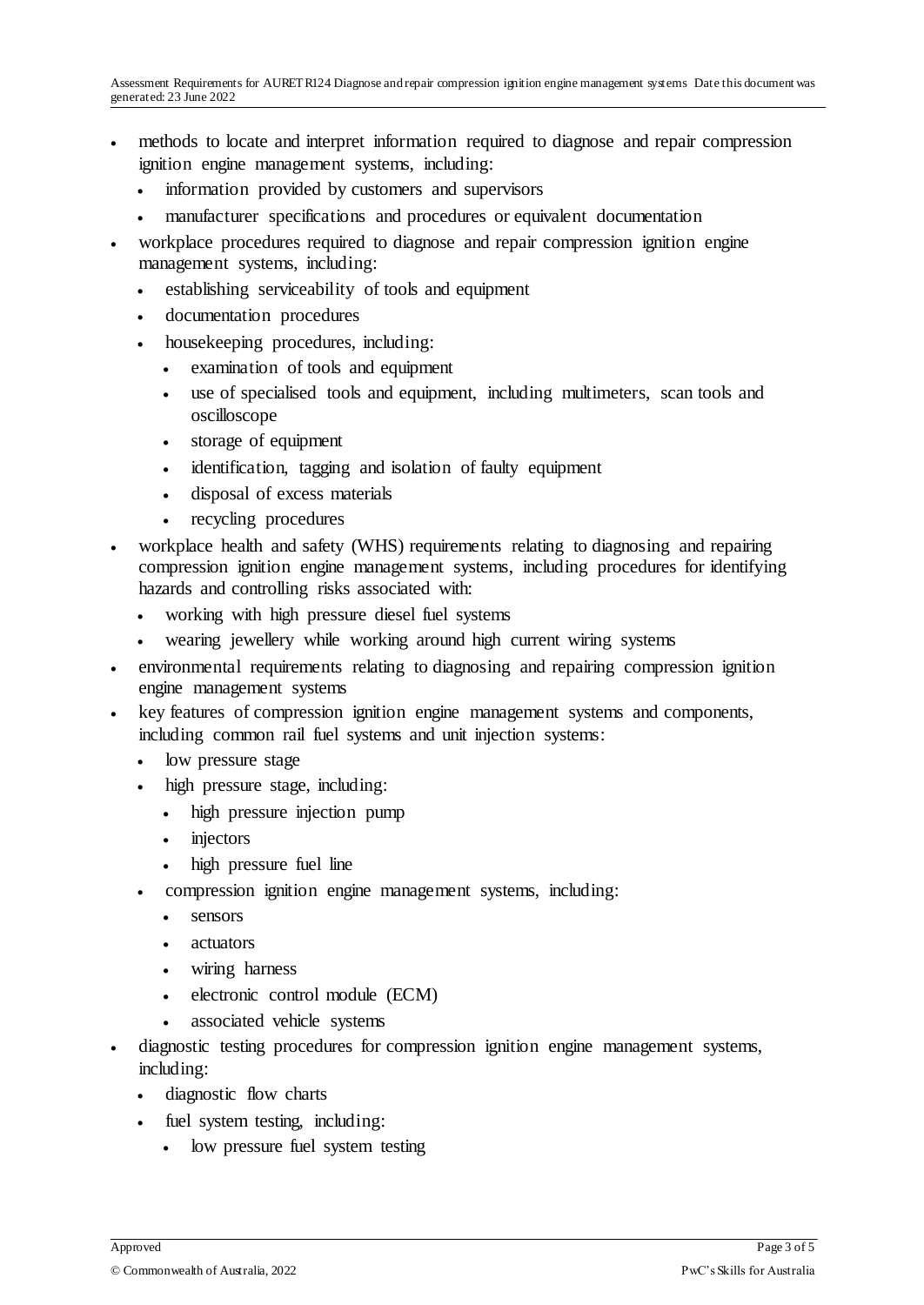- high pressure fuel system testing
- testing electrical systems, including procedures for:
	- accessing electrical terminals and using test probes without damaging connectors or wiring
	- injector testing
	- sensor testing
	- actuator testing
- accessing and interpreting industry-relevant test equipment data, including:
	- fault codes
	- live data
	- freeze frame data
	- waveforms
- repair for compression ignition engine management systems, including procedures for:
	- removing and replacing sensors
	- removing and replacing actuators, including fuel injectors and fuel pumps
	- adjusting and recalibrating components and their associated systems
- post-repair testing procedures, including procedures for:
	- checking fault codes
	- assessing engine performance
	- checking for electrical connector mating
- operating principles of diesel fuel injection systems and associated components, including:
	- phases of combustion
	- composition of diesel fuel, including cetane and sulphur content.

#### **Assessment Conditions**

Competency is to be assessed in the workplace or a simulated environment that accurately reflects performance in a real workplace setting.

Assessment must include direct observation of tasks.

Where assessment of competency includes third-party evidence, individuals must provide evidence that links them to the compression ignition engine management systems that they have worked on, e.g. repair orders.

Assessors must verify performance evidence through questioning on skills and knowledge to ensure correct interpretation and application.

The following resources must be made available:

- automotive repair workplace or simulated workplace
- workplace instructions
- manufacturer specifications for compression ignition engine management systems
- three different vehicles or machinery with compression ignition engine management system faults